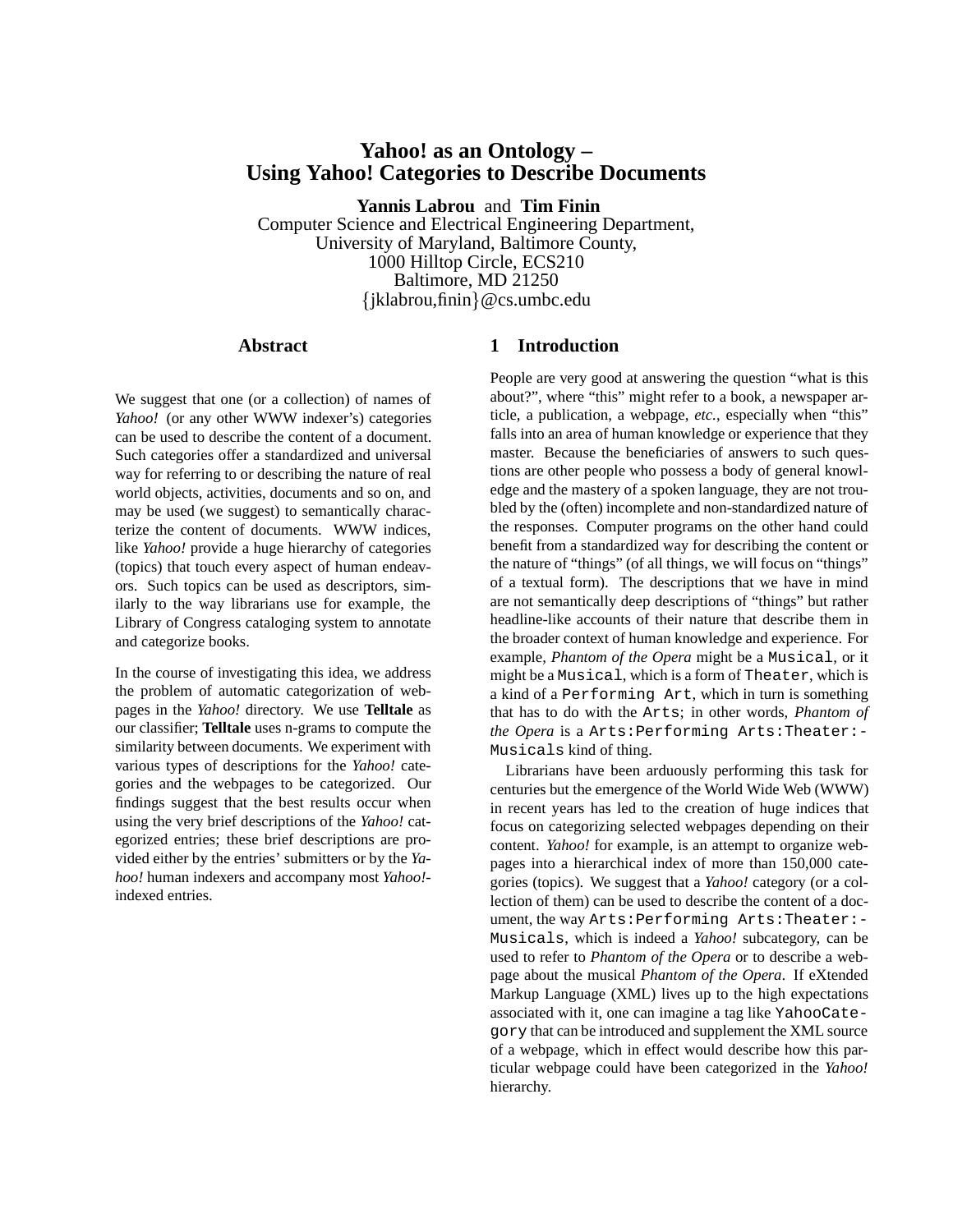Such a semantic annotation of documents would be useful, even if it has do be done manually, because it will offer a uniform and universal way of referring to the content of a document. Of course, we need not limit ourselves to document descriptions. Although, for example, agents (human or software ones) can describe their interests, or their capabilities as collections of *Yahoo!* categories, our larger point is that *Yahoo!* categories can be used as a standardized way for referring to or describing the "nature" of things. On the other hand, successfully automating this process offers a whole new array of possibilities. To name a few, it will be easier to classify things into the *Yahoo!* (or any other WWW indexer's) hierarchy, search engines will have an easier task finding things if they are semantically annotated this way, spiders will be able to index a much larger part of the WWW, browsers can be more tuned to their users' particular interests (by tracking accessed documents), and so on.

This paper presents some experiments that explore the automation of the process of semantically annotating webpages via the use of *Yahoo!* categories as descriptors of their content. So, the question we are addressing is: given some random webpage, if a classifier were to categorize it in the *Yahoo!* directory of topics, could it put it at the same place in the hierarchical index that the human indexers of *Yahoo!* would? We are less concerned with the choice of classifier and more interested in identifying the optimal descriptions for the categories and for the webpages to be categorized. Although we use an n-gram based classifier called **Telltale**, we believe that another classifier could have been used for our experiments with possibly better results; our choice was based on the immediate availability of the software and the expertise of its developers. We first discuss some observations about *Yahoo!* (Section 2) that led to our idea to set up these experiments. In Section 3 we present the steps of our experiments. We continue to present our results (Section 4) and to discuss them (Section 5). Before concluding we present our ideas for further research in Section 6.

#### **2 Some observations about** *Yahoo!*

*Yahoo!* is an index of categories (topics), organized in a hierarchical manner. Let us look at the *Yahoo!* page of a particular category. The following is a textual representation of what can be found (or, at least could be found at the time we collected our data) under http://www.yahoo.com/- Arts/Performing Arts/Theater/Musicals/. Category names followed by an "@" are links to other *Yahoo!* categories, classified under a different path of the *Yahoo!* hierarchy (they are like links in the UNIX file-system); so, the *Yahoo!* hierarchy is more like a DAG (directed acyclic graph) than a tree.

Top:Arts:Performing Arts:Theater:Musicals \_\_\_\_\_\_\_\_\_\_\_\_\_\_\_\_\_\_\_\_\_\_\_\_\_\_\_\_ \_\_\_\_\_\_Options

```
Search all of Yahoo
```
Search only in Musicals

- \* Indices (3)
- \_\_\_\_\_\_\_\_\_\_\_\_\_\_\_\_\_\_\_\_\_\_\_\_\_\_\_\_\_\_\_\_\_\_\_\_\_\_\_ \* Movies@
- \* Shows  $(124)$  [new]<br>\* Songwriters@
- \* Songwriters@ Theater Groups (22)
- \_\_\_\_\_\_\_\_\_\_\_\_\_\_\_\_\_\_\_\_\_\_\_\_\_\_\_\_\_\_\_\_\_\_\_\_\_\_\_

# \* Australian Musical Theater

- \* Gilbert and Sullivan@
- Jeff's Musical Page for Les Miserables, Martin Guerre, and other popular musicals.
- \* Just a Few Miles North of NYC pictures and clips from favorite Broadway shows, original scripts, and a chat room to discuss theater.
- MIT Musical Theater Guild Archives synopses of musicals
- \* Musical Cast Album Database searchable database of musicals released on compact disc.
- \* Musical Page pictures and information from popular musicals. The Phantom of the Opera, Sunset Boulevard, and several more.
- Musicals Home Page an index to many Broadway musicals.
- Rutger's Theatre Gopher
- \* Tower Lyrics Archive lyrics for several musicals
- Ultimate Broadway Midi Page midis from a plethora of Broadway shows, as well as librettos and synopsises.
- \* Wisconsin Singers
- Usenet rec.arts.theatre.musicals

We observe the following items of interest that are present on every *Yahoo!* page describing a *Yahoo!* category (topic) and the chosen entries categorized under this category:

1. First there is a category name which in the above example is:

Top:Arts:Performing Arts:Theater:Musicals

- 2. Another group of items is the sub-categories of the current category.
	- \* Movies@
	- Shows (124) [new]
	- Songwriter@
	- Theater Groups (22)

These sub-categories (the children nodes of the current category) come in two varieties: (a) those that point to other categories of the *Yahoo!* hierarchy and are depicted with "@" following their name, and (b) those that are indexed under the current category. So, for the above set of sub-categories, only Shows and Theater Groups are direct children of Top:Arts:Performing Arts:Theater:Musicals and they are going to appear as such in the html document:

```
<a href="/text/Arts/Performing_Arts/
Theater/Musicals/Shows/">
<a href="/text/Arts/Performing_Arts/
Theater/Musicals/Theater_Groups/">
```
The other two categories (Movies@ and Songwriters@) as their corresponding URL's suggest, point to other places in the hierarchy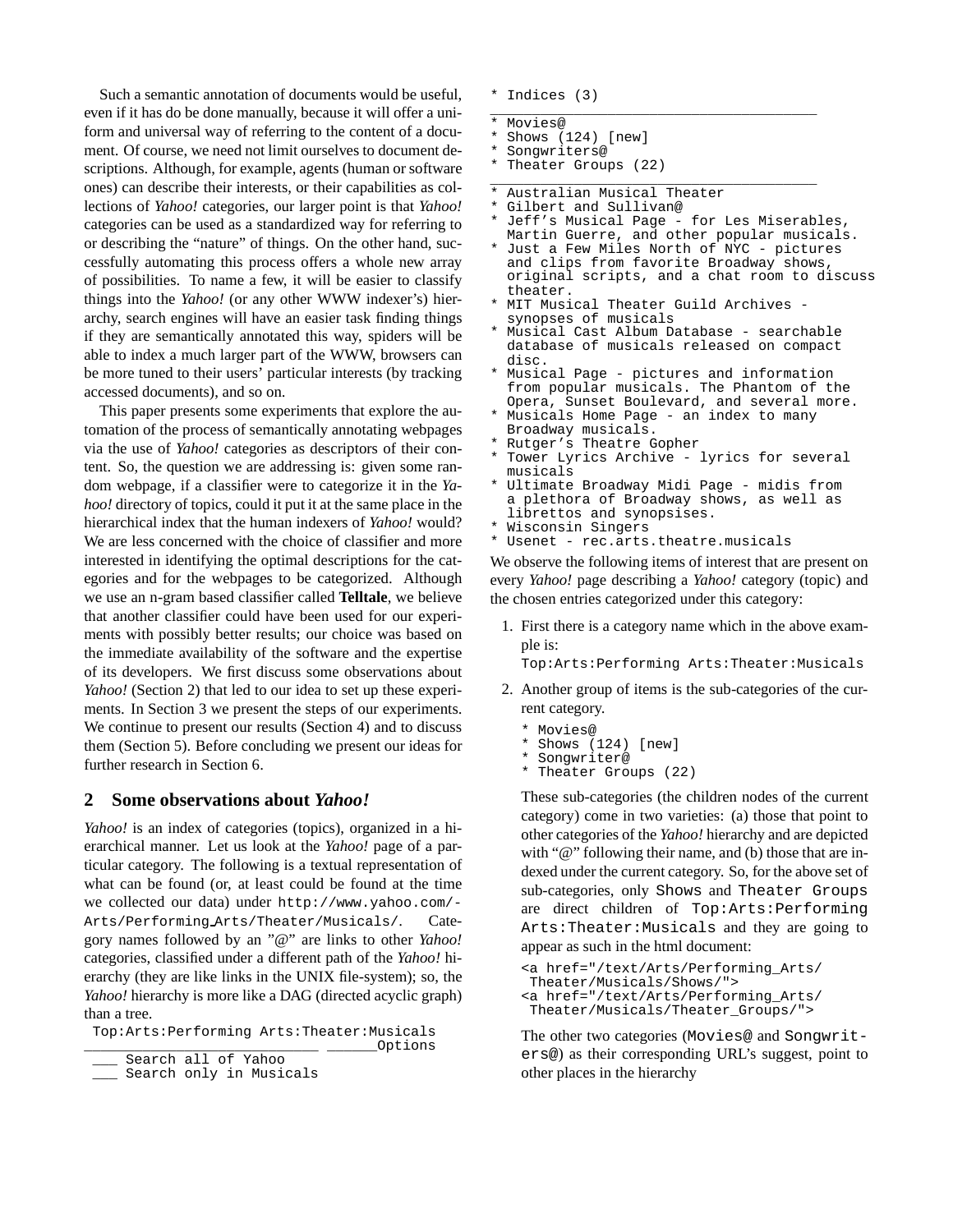```
<a href="/text/Entertainment/
Movies_and_Films/Titles/Musicals/Shows">
<a href="/text/Entertainment/Music/
Composition/Songwriting/Songwriters/">
```
3. The most important information is what we can call "semantic content" of the category, in other words the "content" that offers an indirect "description" of the category:

```
* Australian Musical Theatre
... other omitted entries ....
* Ultimate Broadway Midi Page - midis
 from a plethora of Broadway
  shows, as well as librettos
  and synopsises.
... other omitted entries ....
```
Every item here is a link outside *Yahoo!* Each entry is presented with a **title**, *e.g.*, Ultimate Broadway Midi Page, which could very well be the title field from the html document of the page, and is (optionally) accompanied by a **brief description**, *e.g.*, midis from a plethora of Broadway shows, as well as librettos and synopsises, which is provided either by the human indexers or by the creator of the webpage when (s)he submitted it to *Yahoo!* for indexing. The latter element of the categorized entries is what we intend to take advantage of.

In Table 1 we summarize various general terms and definitions used in this document. We consider the ENTRIES already categorized under a particular *Yahoo!* category to be the material for the "description" of the category. Our main thesis, is that these ENTRIES provide us with the semantic content of a CATEGORY, in the sense that if a new ENTRY were to be classified under that particular CATEGORY, its content would probably be similar to the content of the ENTRIES already classified under that particular CATEGORY. Our experiments investigate the best way for describing CATEGORIES and ENTRIES. CATEGORIES will be described using combinations of features (ENTRYCONTENT, ENTRYTITLE, EN-TRYSUMMARY) of ENTRIES that have **already** been classified. ENTRIES will be described using one of their features (ENTRYCONTENT, ENTRYTITLE, ENTRYSUMMARY). Our goal is to seek the most promising combination of descriptions for CATEGORY and ENTRY. The intuition we wished to explore was that the brief summaries accompanying *Yahoo!* indexed entries offer a information-dense description of entries' content.

#### **3 An outline of our experiments**

Let us describe the phases of our experiments:

**Phase I** We replicated the entire *Yahoo!* tree locally (approximately 500 MBytes). Some information relating to the number of *Yahoo!* CATEGORIES and their respective sizes as of the time of the collection of our data can be found in Table  $2^1$ . By creating a local copy of *Yahoo!*, we could store on our systems all the information necessary for our experiments, without the need for accessing the WWW every time we needed data. We used **Wget**2, a GNU network utility for retrieving files from the WWW, to download and replicate locally the entire *Yahoo!* hierarchy.

Phase II We generated the CATEGORYDESCRIPTION and the test cases (from here-on referred to as TESTCASES). In Section 2 we mentioned that there are a number of elements that we can choose to construct the CATEGORYDE-SCRIPTION. For the round of experiments described here, we decided on three TYPES of CATEGORYDESCRIPTION: ENTRYSUMMARIES+ENTRYTITLES, ENTRYSUMMARIES and ENTRYSUMMARIES+ENTRYTITLES+CATEGORY (see Table 3). We also had to make similar decisions regarding the test cases to be used in the experiments (the test cases were ENTRIES that were already categorized in *Yahoo!*). We used three different ways to describe them: ENTRYTITLE, ENTRYSUMMARY and ENTRYCONTENT (see Table 3).

The chosen TESTCASES were removed, *i.e.*, were not accounted for as ENTRIES when constructing the various CAT-EGORYDESCRIPTIONS. We used some simple heuristics in order to ensure an even distribution of a sufficient number of TESTCASES across the entire collection of *Yahoo!* CATE-GORIES (basically, we took into account the density of each top-level CATEGORY and we tried to allocate approximately 10% of the ENTRIES as TESTCASES for each top-level CAT-EGORY).

**Phase III** We generated the corpus and ran the experiments.

We used **Telltale** as our classifier. **Telltale** [11; 3; 2] was developed at the LABORATORY for ADVANCED INFORMA-TION TECHNOLOGY, at the CSEE Department of UMBC; among other things, **Telltale** can compute the similarity between documents, using n-grams as index terms. The weight of each term is the difference between the count of a given n-gram for a document, normalized by its size, and the average normalized count over all documents for that n-gram. This provides a weight for each n-gram in a document relative to the average for the collection (corpus). The similarity between documents is then calculated as the cosine of the two representation vectors.

Our goal was to generate a single corpus of all *Yahoo!* categories and the to run our experiment for each one of ENTRYSUMMARIES+ENTRYTITLES, ENTRYSUMMARIES and ENTRYSUMMARIES+ENTRYTITLES+CATEGORY and for every set of TESTCASES of each type (ENTRYTITLE, ENTRYSUMMARY and ENTRYCONTENT), for a total of 9

<sup>&</sup>lt;sup>1</sup>An interesting observation is the large number of CATEGORIES that appear to be indexed under the Regional top-level CATE-GORY (almost 3/4 of all the CATEGORIES).

<sup>2</sup> http://www.lns.cornell.edu/public/COMP- /info/wget/wget toc.html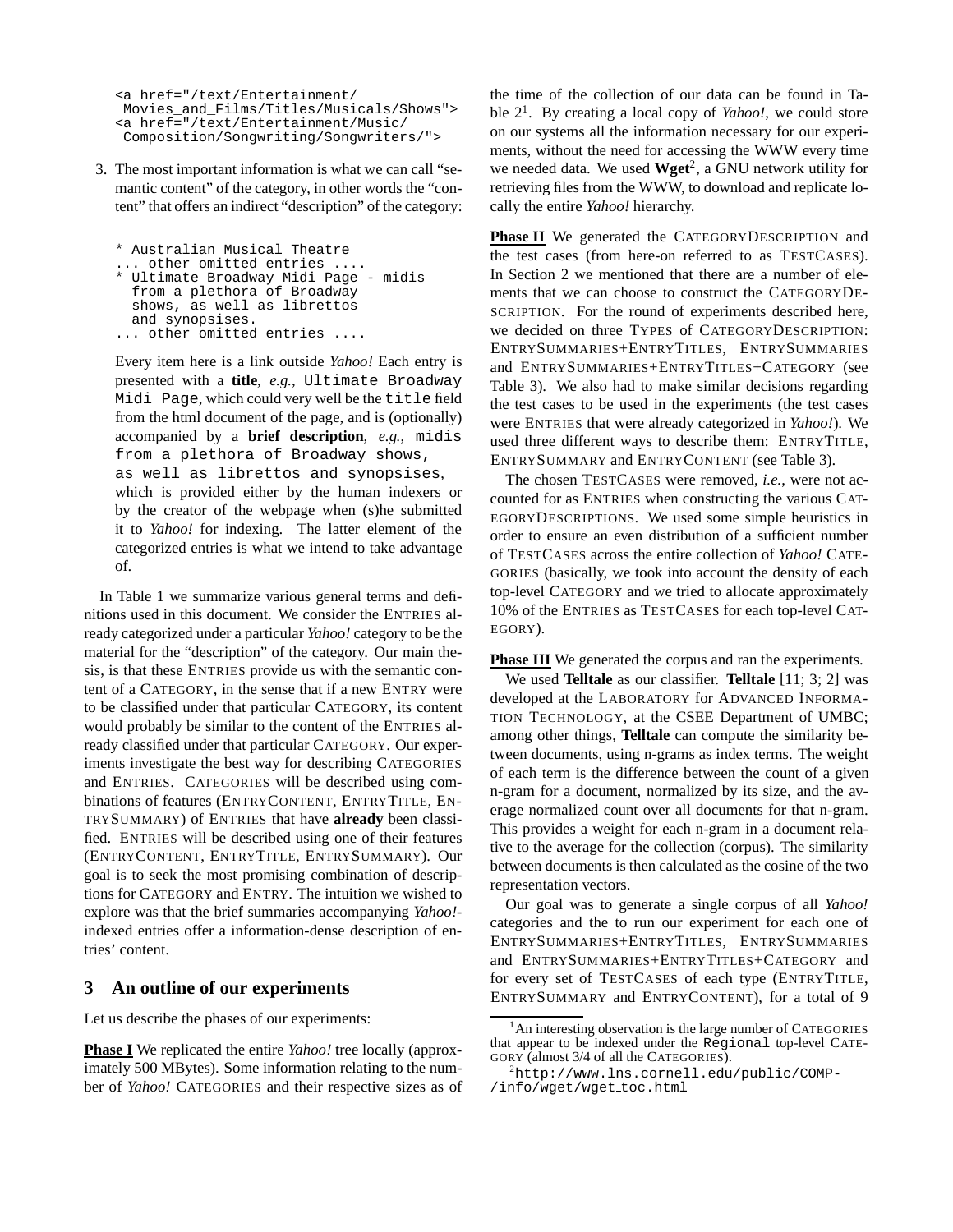| $\blacksquare$ Term        | Definition                                                                                                                                                                                                                                                                                                                               |
|----------------------------|------------------------------------------------------------------------------------------------------------------------------------------------------------------------------------------------------------------------------------------------------------------------------------------------------------------------------------------|
| <b>CATEGORY</b>            | a particular <i>Yahoo!</i> category (topic)                                                                                                                                                                                                                                                                                              |
| <b>ENTRY</b>               | a categorized entry (some non-Yahoo! webpage) indexed in a CATEGORY                                                                                                                                                                                                                                                                      |
| <b>CATEGORYNAME</b>        | the full hierarchical name of a CATEGORY in <i>Yahoo!</i> , e.g., Top: Arts: Performing<br>Arts: Theater: Musicals                                                                                                                                                                                                                       |
| <b>CATEGORYDESCRIPTION</b> | whatever constitutes the description of the category (see below for elements that can be used<br>in the CATEGORY DESCRIPTION of a CATEGORY)                                                                                                                                                                                              |
| <b>ENTRYCONTENT</b>        | the html document that the ENTRY URL points to; a collection of ENTRY CONTENT de-<br>scriptions can be used in a CATEGORYDESCRIPTION                                                                                                                                                                                                     |
| <b>ENTRYTITLE</b>          | the title of an ENTRY that is often descriptive of the content of the ENTRY, e.g., Musicals<br>Home Page; a collection of ENTRYTITLE descriptions can be used in a CATEGORYDE-<br><b>SCRIPTION</b>                                                                                                                                       |
| ENTRYSUMMARY               | the brief textual description of an ENTRY that in the case of <i>Yahoo!</i> is generated by either<br>the <i>Yahoo!</i> classifiers or by the human who submitted the page to <i>Yahoo!</i> for indexing,<br>e.g., an index to many Broadway musicals; a collection of ENTRYSUMMARY<br>descriptions can be used in a CATEGORYDESCRIPTION |

Table 1: Summary of terms and definitions used in this document.

|                             | Number of topics   |              |
|-----------------------------|--------------------|--------------|
| Top-level CATEGORY          | $(sub-CATEGORIES)$ | Size (in KB) |
| Arts                        | 2553               | 9417         |
| <b>Business and Economy</b> | 13401              | 91551        |
| Computers and Internet      | 2357               | 8549         |
| Education                   | 322                | 1521         |
| Government                  | 3996               | 27065        |
| Health                      | 1177               | 4328         |
| News and Media              | 1617               | 6728         |
| Recreation                  | 5200               | 18032        |
| Reference                   | 126                | 556          |
| Regional                    | 113952             | 324180       |
| Science                     | 2527               | 899          |
| Social Science              | 505                | 1829         |
| Society and Culture         | 2797               | 11255        |
| <b>TOTAL</b>                | 151763             | 518510       |

Table 2: Summary of top-level *Yahoo!* CATEGORIES and their respective sizes.

|                        | ENTRYSUMMARIES+ENTRYTITLES                                | the collection of the ENTRYSUMMARIES and<br>ENTRYTITLES for each ENTRY of a given<br><b>CATEGORY</b>                                                                                                                                                          |
|------------------------|-----------------------------------------------------------|---------------------------------------------------------------------------------------------------------------------------------------------------------------------------------------------------------------------------------------------------------------|
|                        | <b>ENTRYSUMMARIES</b>                                     | the collection of the ENTRYSUMMARIES for<br>each ENTRY of a given CATEGORY                                                                                                                                                                                    |
| types                  | CATEGORY DESCRIPTION ENTRYSUMMARIES+ENTRY TITLES+CATEGORY | the combination of ENTRYSUMMARIES+-<br>ENTRYTITLES and the CATEGORYNAME,<br>i.e., the collection of the ENTRYSUMMARIES<br>and ENTRYTITLES for each ENTRY of a given<br>CATEGORY along with the CATEGORYNAME<br>of the CATEGORY.                               |
|                        | <b>ENTRYTITLE</b>                                         | we use the ENTRYTITLE of the ENTRY                                                                                                                                                                                                                            |
|                        | <b>ENTRYSUMMARY</b>                                       | we use the ENTRYSUMMARIES of the EN-<br><b>TRIES</b>                                                                                                                                                                                                          |
| <b>TESTCASES</b> types | <b>ENTRYCONTENT</b>                                       | we use the ENTRYCONTENT of the ENTRY;<br>we were careful to only select as TESTCASES<br>those ENTRIES that pointed to URLs that con-<br>tained a sufficient amount of text (file size big-<br>ger that 1K discounting images, imagemaps,<br>soundfiles, etc.) |

Table 3: Summary of terms and definitions related to the experiments.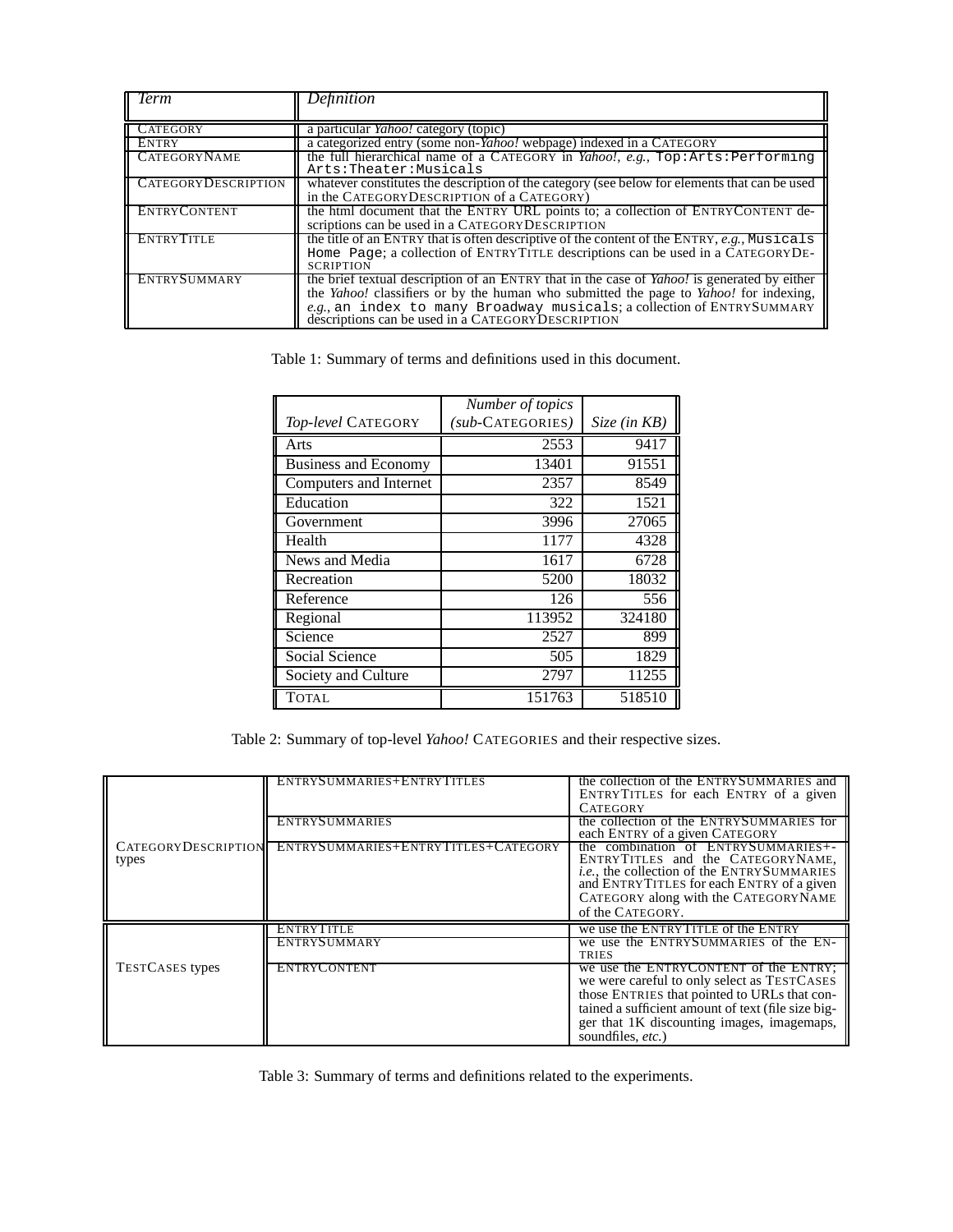experiments (one for each combination of CATEGORYDE-SCRIPTION and ENTRYDESCRIPTION). For each experiment we expected to compute the similarity of each TEST-CASE type against all CATEGORYDESCRIPTION (of all CAT-EGORIES) of a particular type, order them in descending order (using some cut-off point for the similarity measure) and finally return the **position** of the **correct match**; the **correct match** is the CATEGORY under which the TESTCASE was actually classified in *Yahoo!* before being removed for the experiments.

## **4 Experimental Results**

When we started **Phase III** we realized that **Telltale** was not up to the task of generating the huge corpora we needed for the experiments. Merging the corpora of each of the top-level CATEGORIES into a single *Yahoo!* corpus proved to be an insurmountable obstacle. Since the new version of **Telltale** was under way we decided to modify our immediate goals and to postpone the full version of our experiment until the new and improved implementation of **Telltale** became available. Instead of checking the test cases against the entire collection of CATEGORIES (a single corpus) we decided to run 3 experiment sets, with different combinations of top-level CAT-EGORIES (so we generated 3 corpora of *Yahoo!* categories instead of one) and TESTCASES. More specifically, in each of these experiment sets, the TESTCASES were drawn from a different top-level *Yahoo!* category and matched against CAT-EGORIES from a single top-level CATEGORY (*i.e.*, Health) or a combination of such (*i.e.*, Education and Social Sciences), as summarized in Table 4.

For each one of EDUVERSUSEDU+SS, SSVERSUS-EDU+SS and HEALTHVERSUSHEALTH, we ran 9 experiments, one for each combination of CATEGORY-DESCRIPTIONS (ENTRYSUMMARIES+ENTRYTITLES, ENTRYSUMMARIES and ENTRYSUMMARIES+ENTRY-TITLES+CATEGORY) and TESTCASES types (ENTRYTITLE, ENTRYSUMMARY and ENTRYCONTENT), for a total of 27 experiments. For each of the 27 experiments we returned 2 results: **(1)** the percentage (and absolute number of test cases) of times that the **correct match** appeared **first** in the list returned by **Telltale**, and **(2)** the percentage (and absolute number of test cases) of times that the **correct match**, appeared in one of the **first ten** positions in the list returned by **Telltale**. Table 5 shows the results for all 9 experiments for EDUVERSUSEDU+SS; likewise for SSVERSUSEDU+SS and HEALTHVERSUSHEALTH in Table 6 and Table 7, respectively. Finally, in Table 8 we present the averages across experiments EDUVERSUSEDU+SS, SSVERSUSEDU+SS and HEALTHVERSUSHEALTH.

After evaluating the results we can draw the following conclusions: **(1)** The most successful combination of CAT-EGORYDESCRIPTION and ENTRY descriptions is ENTRY-SUMMARIES+ENTRYTITLES with ENTRYSUMMARY, *i.e.*, choosing the collection of the ENTRYSUMMARIES and EN- TRYTITLES for each ENTRY of a given CATEGORY to describe the CATEGORY and choosing the ENTRYSUMMARY of the ENTRY to describe the ENTRY **(2)** ENTRYSUMMARIES+- ENTRYTITLES outperforms all the other CATEGORYDE-SCRIPTIONS, regardless of the choice of entry description, and **(3)** ENTRYSUMMARY outperforms all the other entry descriptions, regardless of the choice of CATEGORYDESCRIP-TION.

The results seem to corroborate with one of our motivating intuitions for these experiments, *i.e.*, that the brief summaries offer a very dense description of entries' contents.

## **5 Discussion**

The purpose of this experiment was to automatically categorize web-documents in the *Yahoo!* hierarchy. Researchers in the areas of Machine Learning and Information Retrieval have experimented with categorization into hierarchical indices. But our experiments are not comparable with the ones described in [6] and [14], for example, because of the difference in the order of magnitude of the number of categories (less than 20 in [6], more than 1000 in our case) that we are attempting to match against. A fair evaluation of the results has to take into account the sheer number of categories been considered when a webpage is evaluated for classification.

The only similar work we are aware of <sup>3</sup> is the *Yahoo Planet* project [8; 10] which uses the *Yahoo!* hierarchy of Web documents as a base for automatic document categorization. Several top categories are taken as separate problems, and for each an automatic document classifier is generated. A demo version of the system<sup>4</sup> enables automatic categorization of typed text inside the sub-hierarchy of a selected top *Yahoo!* category. Users can categorize whole documents by simply copying their content into a window and requesting categorization of the "typed" text. Their methodology differs in that they built a classifier for each category which learns from positive (correctly indexed webpages) and negatives examples; unlike our method, they do not make use of the brief summaries of the categorized entries. This work relies on Machine Learning techniques and is part of a much larger endeavor [9]. In terms of comparing the results, one should keep in mind two basic differences: **(a)** a top level *Yahoo!* category has to be pre-selected (in experiments EDU-VERSUSEDU+SS and SSVERSUSEDU+SS we use a combination of two top-level categories), and **(b)** their metric is slightly different than ours, *i.e.*, they present the median of the correct category, *e.g.*, a result of "median of rank of correct category" equal to 3, means that half of the testing examples are assigned a rank of 1, 2 or 3 [5]. In their experiments the medians for the top-level categories of References, Education and Computers and Internet, are 2, 3 and 3

<sup>&</sup>lt;sup>3</sup>We were not aware of this work, at the time we conceived and ran our experiments.

<sup>4</sup> http://ml.ijs.si/yquint/yquint.exe; it does not seem to be running anymore.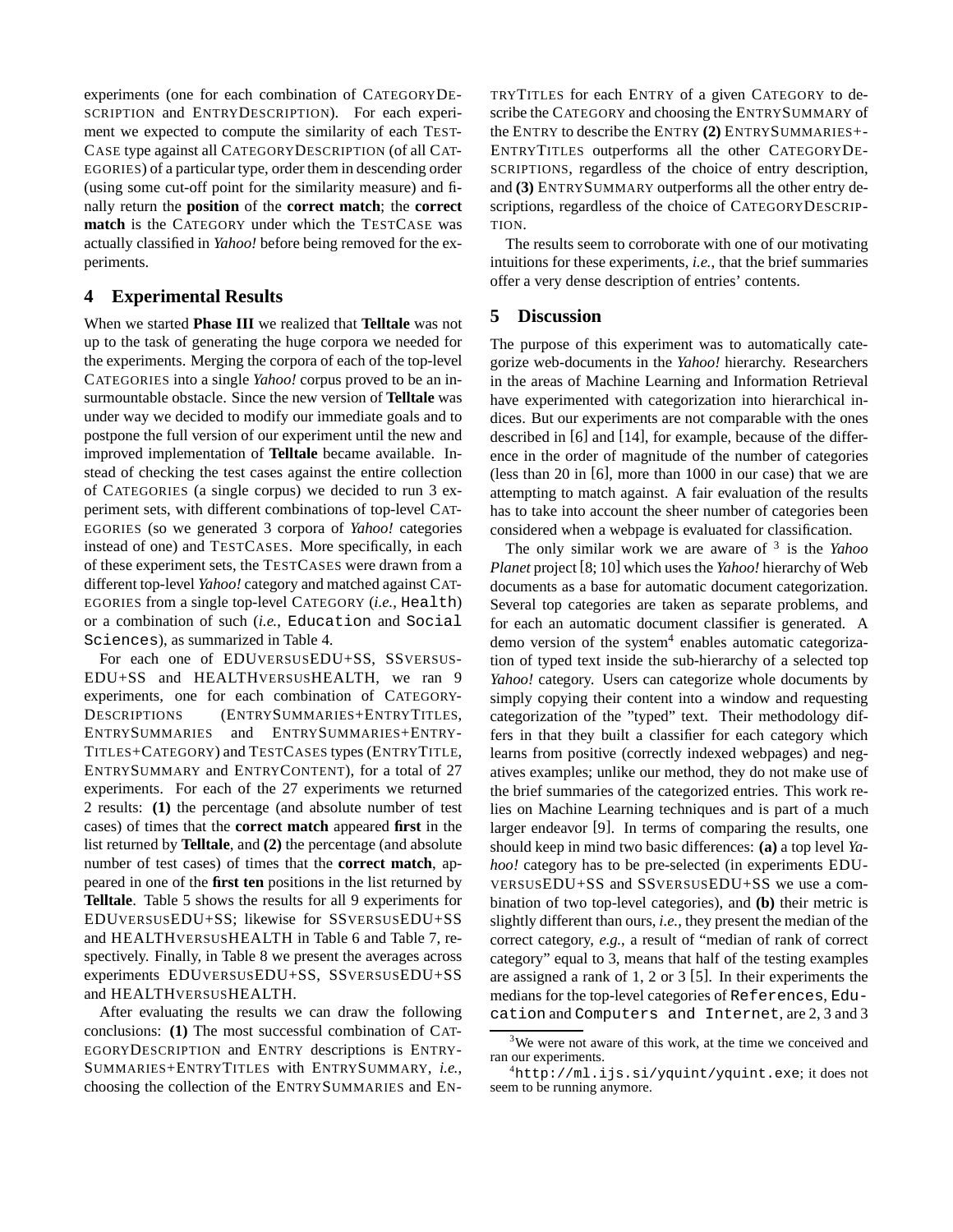|                            | TESTCASES            | <b>CATEGORY</b>               |
|----------------------------|----------------------|-------------------------------|
| EDUVERSUSEDU+SS            | from Education       | Education and Social Sciences |
| SSVERSUSEDU+SS             | from Social Sciences | Education and Social Sciences |
| <b>THEALTHVERSUSHEALTH</b> | l from Health        | Health                        |

Table 4: The three experiments we conducted

|                                     | EDUVERSUSEDU+SS |            |              |            |                     |          |  |
|-------------------------------------|-----------------|------------|--------------|------------|---------------------|----------|--|
|                                     | ENTRYTITLE      |            | ENTRYSUMMARY |            | <b>ENTRYCONTENT</b> |          |  |
|                                     |                 | l – I O    |              | 1-10       |                     | -10      |  |
| ENTRYSUMMARIES+ENTRYTITLES          | 22 (37%         | 38 (64%)   | $35(63\%)$   | $45(82\%)$ | $(50\%)$            | $(69\%)$ |  |
| <b>ENTRYSUMMARIES</b>               | 16 (27%)        | $30(51\%)$ | 16(29%)      | $34(62\%)$ | $(35\%)$            | (54%     |  |
| ENTRYSUMMARIES+ENTRYTITLES+CATEGORY | 20(34%          | $(64\%)$   | (42%<br>23   | $34(62\%)$ | $\degree$ (29%).    | (54%     |  |

Table 5: Results from EDUVERSUSEDU+SS; the corpus is comprised from the top-level CATEGORIES of Education and Social Sciences and the TESTCASES are drawn from Education. We provide the absolute numbers and the percentages of the TESTCASES that were returned in the top position (1) of the list returned and in the (1-10) range.

|                                     | SSVERSUSEDU+SS |                   |              |               |                     |           |
|-------------------------------------|----------------|-------------------|--------------|---------------|---------------------|-----------|
|                                     |                | <b>ENTRYTITLE</b> | ENTRYSUMMARY |               | <b>ENTRYCONTENT</b> |           |
|                                     | -10            |                   |              | 1-10          |                     | I – I O   |
| IL ENTRYSUMMARIES+ENTRYTITLES       | $(20\%$        | 25(46%)           | (82%)        | 44 (98%)      | $8(40\%)$           | $(85\%)$  |
| ENTRYSUMMARIES                      | (13%)          | 20(37%)           | 10(22%)      | $^{75}$ (56%) | 4(20%)              | $2(60\%)$ |
| ENTRYSUMMARIES+ENTRYTITLES+CATEGORY | 16 (30%)       | 24 (44%)          | 23 (51%)     | $36(80\%)$    | (35%)               | 3(65%)    |

Table 6: Results from SSVERSUSEDU+SS; the corpus is comprised from the top-level CATEGORIES of Education and Social Sciences and the TESTCASES are drawn from SocialSciences. We provide the absolute numbers and the percentages of the TESTCASES that were returned in the top position (1) of the list returned and in the (1-10) range.

|                                      | <b>HEALTHVERSUSHEALTH</b> |               |                     |          |                     |            |
|--------------------------------------|---------------------------|---------------|---------------------|----------|---------------------|------------|
|                                      | <b>ENTRYTITLE</b>         |               | <b>ENTRYSUMMARY</b> |          | <b>ENTRYCONTENT</b> |            |
|                                      |                           | I – I O       |                     | 1-10     |                     | -10        |
| <b>II ENTRYSUMMARIES+ENTRYTITLES</b> | 46(37%)                   | $^{75}(60\%)$ | 90(75%)             | 114(95%) | (43%                | $(80\%$    |
| ENTRYSUMMARIES                       | 32(26%)                   | $(57\%)$      | $30(30\%)$          | 78 (65%) | $.30\%$             | (59%<br>41 |
| ENTRYSUMMARIES+ENTRYTITLES+CATEGORY  | 56 (45%)                  | $(65\%)$      | $60(50\%)$          | 88 (73%) | 19(29%)             | $46(70\%)$ |

Table 7: Results from HEALTHVERSUSHEALTH; the corpus is comprised from the top-level CATEGORY of Health and the TESTCASES are drawn from Health. We provide the absolute numbers and the percentages of the TESTCASES that were returned in the top position (1) of the list returned and in the (1-10) range.

|                                            | All Experiments                                   |       |       |         |       |      |
|--------------------------------------------|---------------------------------------------------|-------|-------|---------|-------|------|
|                                            | ENTRYSUMMARY<br>ENTRYCONTENT<br><b>ENTRYTITLE</b> |       |       |         |       |      |
|                                            |                                                   | - 1 0 |       | 1 – I V |       | 1-10 |
| ENTRYSUMMARIES+ENTRYTITLES                 | $1\%$                                             | $7\%$ | 73%   | 92%     | 44%   | 78%  |
| II ENTRYSUMMARIES                          | $-2\%$                                            | 48%   | $7\%$ | 61%     | 28%   | 58%  |
| <b>ENTRYSUMMARIES+ENTRYTITLES+CATEGORY</b> | 36%                                               | 58%   | 48%   | 2%      | $1\%$ | 63%  |

Table 8: Averages of the percentages from the results from EDUVERSUSEDU+SS, SSVERSUSEDU+SS and HEALTH-VERSUSHEALTH.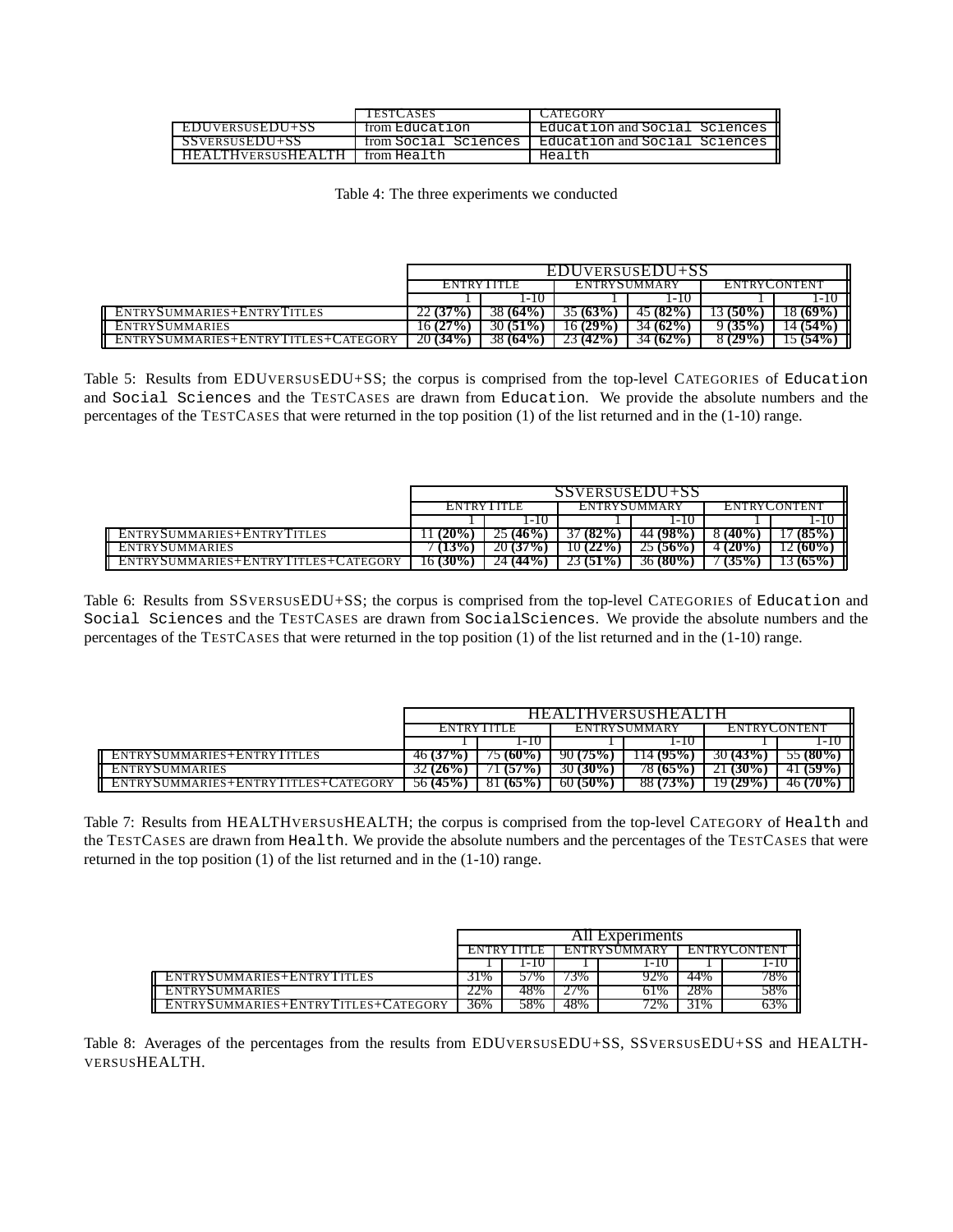respectively. By comparison, the results of Table 5, where the test cases are drawn from Education and matched against the *combined* top-level categories of Education and Social Sciences suggest a median of 1 (since 50% of the test cases have a rank of 1), for the case of ENTRYCONTENT (which is equivalent to their "description" of the test case). But again, an one-on-one comparison is impossible. We only consider test cases that have enough text in them and although they also employ similar criteria to make sure that a webpage has enough text to work with, any comparison will be incomplete and inaccurate unless we attempt to categorize exactly the same set of test cases.

If a webpage (or documents) were to be classified automatically one would expect 100% accuracy by the classifier. In that sense, ours is a failed experiment. With respect to a fully automatic categorization of webpages, our approach presents an additional shortcoming: the best performance occurs when some brief textual description of the webpage is used, as is the case with most of the webpages categorized in *Yahoo!*. If webpages are to be categorized without human intervention, no such brief description is expected to be provided. It is quite surprising though, how encouraging the results are even when just a few words are available. On the other hand, it seems that the collection of ENTRYSUMMARY and ENTRY-TITLES (ENTRYSUMMARIES+ENTRYTITLES) is extremely powerful in terms of describing the content of a particular CATEGORY. An observation in favor of our results is that we take the *Yahoo!* indexing to be the absolute and only correct categorization of a document. In other words, we do not investigate whether the matches returned by our classifier are reasonable or correct matches, even if the *Yahoo!* indexers thought otherwise (perhaps because of the additional time needed to classify a webpage in multiple locations in the hierarchy). Finally, we discount as false a result that returns a CATEGORY that even though is not the correct one is pretty close (semantically) to it.

Maybe a proper evaluation of the results depends on the potential use of this technique. Inadequate as it might be for a strictly automated categorization of webpages, it could be useful for offering suggestions to a human indexer. If though, the owner of the webpage is willing to provide a very brief account of the webpage, our method could be useful for automatic categorization. Finally, if the method is used for automatically tagging webpages (or documents) in order to semantically describe their content, the error might be within acceptable range for the purpose.

## **6 Future work**

Our next goal is to experiment with the new version of **Telltale** which will allow us to test the TESTCASES against a corpus of all the *Yahoo!* topics minus the Regional category (a total of approximately 38,000 categories). One of our observations about *Yahoo!* is that 3/4 of its topics are indexed under the Regional top-level category. It seems that most of the topics indexed somewhere in a Regional sub-category could have also been indexed under another top-level category but they do not appear there too. For example, imagine some small-town real estate agency which is indexed under the real-estate businesses of the small town's CATEGORY under Regional but not under real-estate businesses, under the top-level Business and Economy category. Our experiments so far dealt with only 1000 topics, so we do not know what to expect after a one to two orders of magnitude increase. Intuitively, we expect that our current results constitute a best-case upper bound for future results.

Another direction for future experimentation would be to experiment with other classifiers. We used n-grams and **Telltale** because the system was readily available to us and we had immediately available expertise on how to use it for our purposes. We want to experiment with a term frequency/inverse document frequency (TF/IDF) weighting scheme for **Telltale**; [7] suggests that TF/IDF outperforms the centroid weighting method that **Telltale** currently employs. It would also be worth investigating classifiers that take into consideration the hierarchical structure of the *Yahoo!* topics, a future that we did not explore in our experiments. We would like to improve the performance of the ENTRYCONTENT type of an entry's description. This would be crucial if we were to use the technique for automatic categorization, since in this case we can only rely on the html content of the webdocument (or the text of a document, in general). So far, our approach with the html content was very basic. Other than making sure that there was enough textual content present, we did not further manipulate its content.

Finally, we would like to re-consider the evaluation of the matches returned by the classifier. Some of the top matches might not be the "perfect" match, *i.e.*, the official *Yahoo!* categorization of a given webpage but they might be close enough to the perfect match in the huge *Yahoo!* DAG, to be useful for providing some sort of semantic information about the content of the webpage (less accurate but still useful). Also, besides considering such "approximate" matches, it would be interesting to have people evaluate the results returned by the classifier. Just because a webpage was classified by the *Yahoo!* human indexers in a particular category, this does not mean that other possible **correct** categories do not exist, some of which might have been returned by our classifier. So, we would like to have human indexers evaluate the accuracy of the returned matches without knowledge of which match might have been the *Yahoo!* one. We want to re-evaluate the performance of our method under such revised metrics.

#### **7 In conclusion**

In this paper we presented a claim and a set of experiments. The claim was that one could use the pre-defined categories of one of many WWW indexers to describe the nature or the content of "things". Although of all "things" we focused on documents we believe that such categories can be used to de